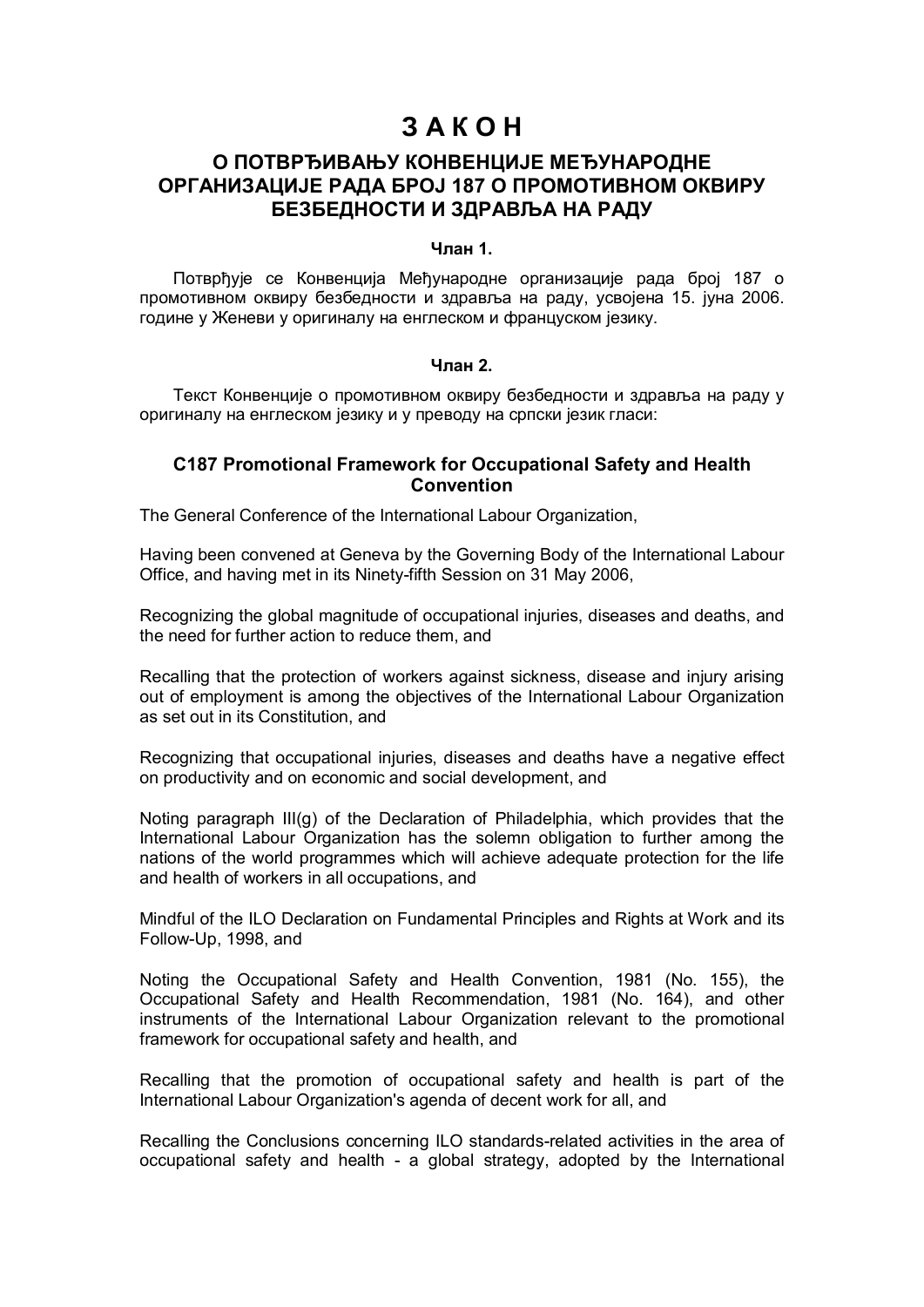Labour Conference at its 91st Session (2003), in particular relating to ensuring that priority be given to occupational safety and health in national agendas, and

Stressing the importance of the continuous promotion of a national preventative safety and health culture, and

Having decided upon the adoption of certain proposals with regard to occupational safety and health, which is the fourth item on the agenda of the session, and

Having determined that these proposals shall take the form of an international Convention;

adopts this fifteenth day of June of the year two thousand and six the following Convention, which may be cited as the Promotional Framework for Occupational Safety and Health Convention, 2006.

## **I. DEFINITIONS**

#### **Article 1**

For the purpose of this Convention:

(a) the term national policy refers to the national policy on occupational safety and health and the working environment developed in accordance with the principles of Article 4 of the Occupational Safety and Health Convention, 1981 (No. 155);

(b) the term national system for occupational safety and health or national system refers to the infrastructure which provides the main framework for implementing the national policy and national programmes on occupational safety and health;

(c) the term national programme on occupational safety and health or national programme refers to any national programme that includes objectives to be achieved in a predetermined time frame, priorities and means of action formulated to improve occupational safety and health, and means to assess progress;

(d) the term a national preventative safety and health culture refers to a culture in which the right to a safe and healthy working environment is respected at all levels, where government, employers and workers actively participate in securing a safe and healthy working environment through a system of defined rights, responsibilities and duties, and where the principle of prevention is accorded the highest priority.

## **II. OBJECTIVE**

#### **Article 2**

1. Each Member which ratifies this Convention shall promote continuous improvement of occupational safety and health to prevent occupational injuries, diseases and deaths, by the development, in consultation with the most representative organizations of employers and workers, of a national policy, national system and national programme.

2. Each Member shall take active steps towards achieving progressively a safe and healthy working environment through a national system and national programmes on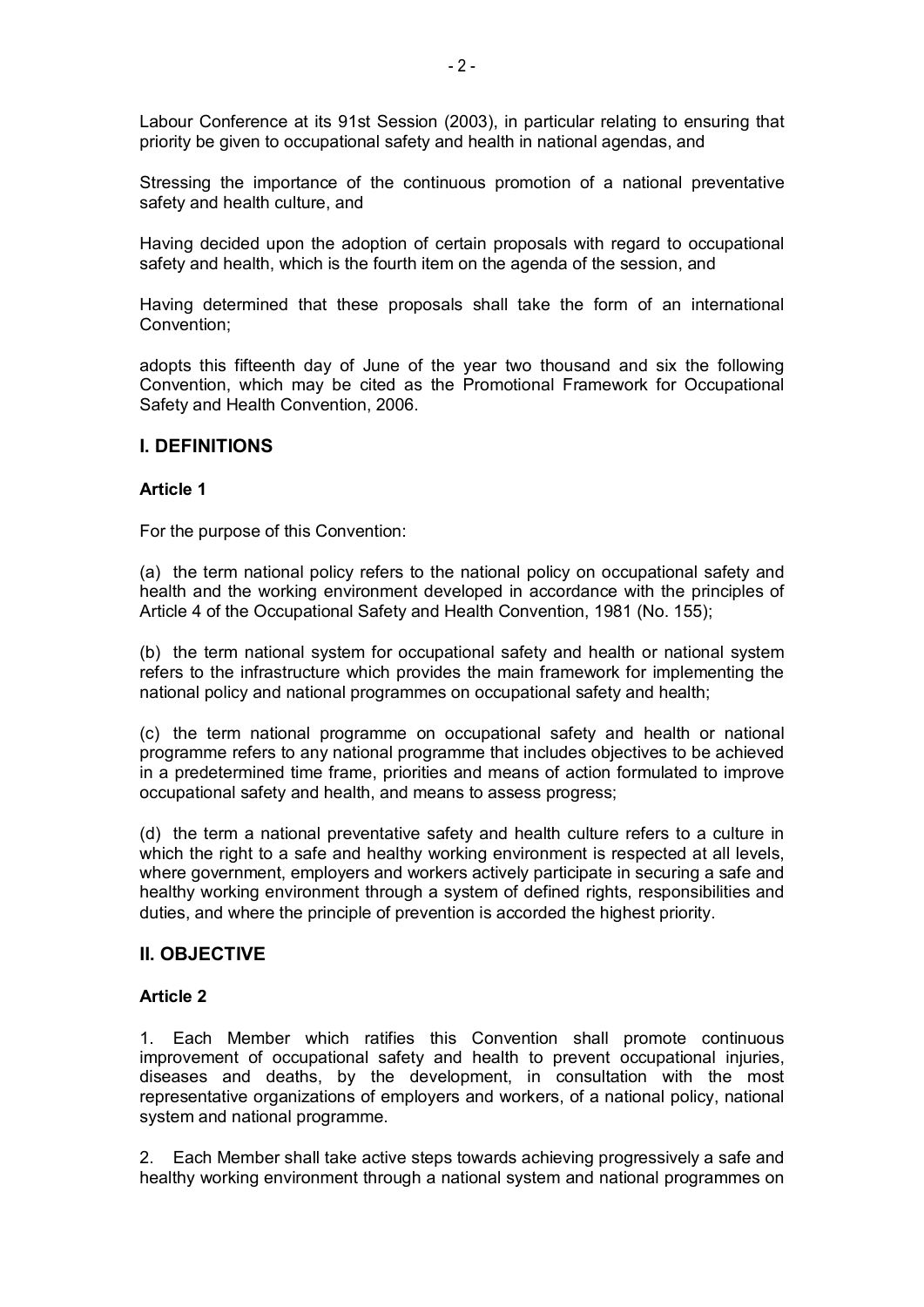occupational safety and health by taking into account the principles set out in instruments of the International Labour Organization (ILO) relevant to the promotional framework for occupational safety and health.

3. Each Member, in consultation with the most representative organizations of employers and workers, shall periodically consider what measures could be taken to ratify relevant occupational safety and health Conventions of the ILO.

# **III. NATIONAL POLICY**

## **Article 3**

1. Each Member shall promote a safe and healthy working environment by formulating a national policy.

2. Each Member shall promote and advance, at all relevant levels, the right of workers to a safe and healthy working environment.

3. In formulating its national policy, each Member, in light of national conditions and practice and in consultation with the most representative organizations of employers and workers, shall promote basic principles such as assessing occupational risks or hazards; combating occupational risks or hazards at source; and developing a national preventative safety and health culture that includes information, consultation and training.

# **IV. NATIONAL SYSTEM**

## **Article 4**

1. Each Member shall establish, maintain, progressively develop and periodically review a national system for occupational safety and health, in consultation with the most representative organizations of employers and workers.

2. The national system for occupational safety and health shall include among others:

(a) laws and regulations, collective agreements where appropriate, and any other relevant instruments on occupational safety and health;

(b) an authority or body, or authorities or bodies, responsible for occupational safety and health, designated in accordance with national law and practice;

(c) mechanisms for ensuring compliance with national laws and regulations, including systems of inspection; and

(d) arrangements to promote, at the level of the undertaking, cooperation between management, workers and their representatives as an essential element of workplace-related prevention measures.

3. The national system for occupational safety and health shall include, where appropriate: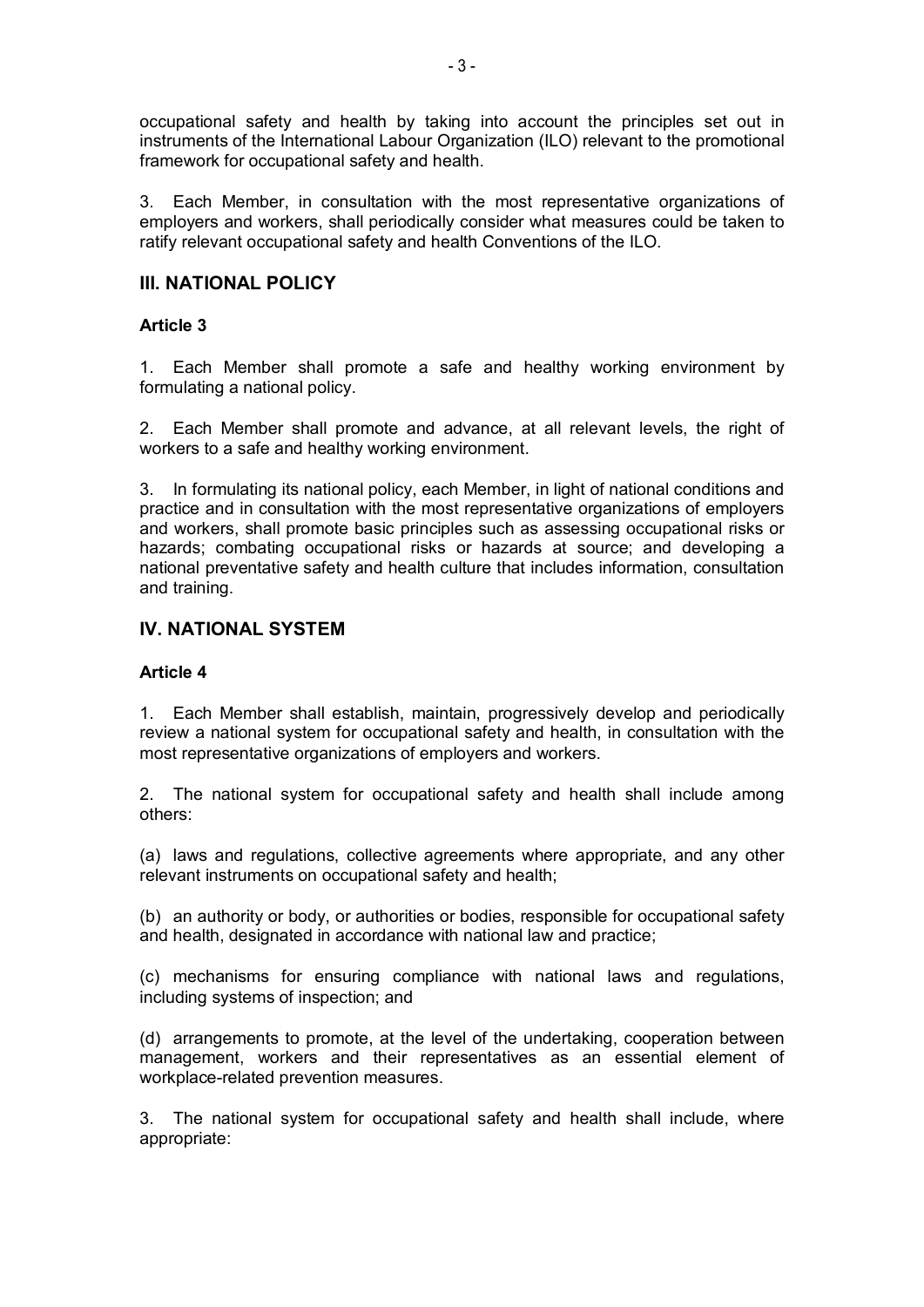(a) a national tripartite advisory body, or bodies, addressing occupational safety and health issues;

(b) information and advisory services on occupational safety and health;

(c) the provision of occupational safety and health training;

(d) occupational health services in accordance with national law and practice;

(e) research on occupational safety and health;

(f) a mechanism for the collection and analysis of data on occupational injuries and diseases, taking into account relevant ILO instruments;

(g) provisions for collaboration with relevant insurance or social security schemes covering occupational injuries and diseases; and

(h) support mechanisms for a progressive improvement of occupational safety and health conditions in micro-enterprises, in small and medium-sized enterprises and in the informal economy.

# **V. NATIONAL PROGRAMME**

#### **Article 5**

1. Each Member shall formulate, implement, monitor, evaluate and periodically review a national programme on occupational safety and health in consultation with the most representative organizations of employers and workers.

2. The national programme shall:

(a) promote the development of a national preventative safety and health culture;

(b) contribute to the protection of workers by eliminating or minimizing, so far as is reasonably practicable, work-related hazards and risks, in accordance with national law and practice, in order to prevent occupational injuries, diseases and deaths and promote safety and health in the workplace;

(c) be formulated and reviewed on the basis of analysis of the national situation regarding occupational safety and health, including analysis of the national system for occupational safety and health;

(d) include objectives, targets and indicators of progress; and

(e) be supported, where possible, by other complementary national programmes and plans which will assist in achieving progressively a safe and healthy working environment.

3. The national programme shall be widely publicized and, to the extent possible, endorsed and launched by the highest national authorities.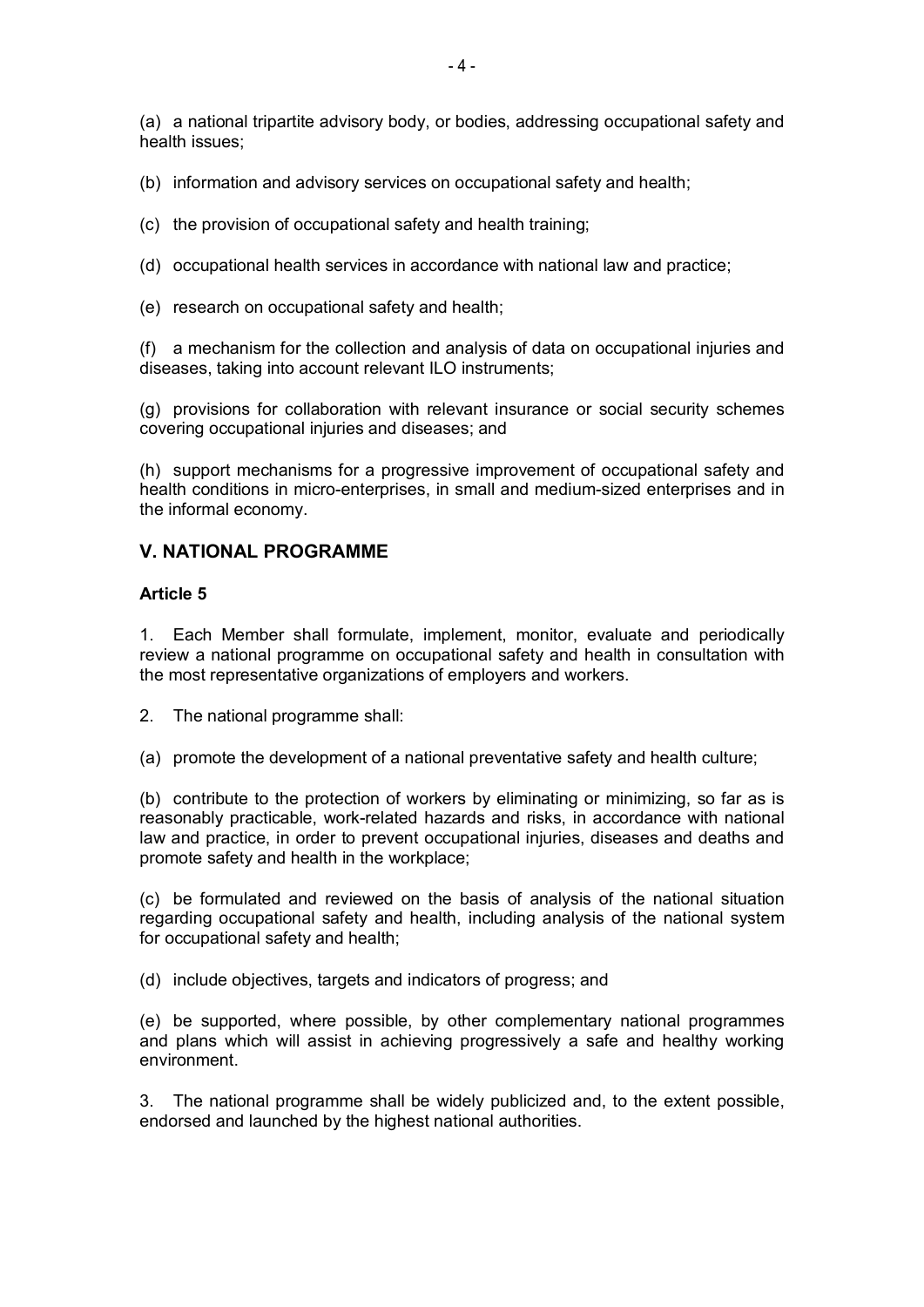# **VI. FINAL PROVISIONS**

## **Article 6**

This Convention does not revise any international labour Conventions or Recommendations.

## **Article 7**

The formal ratifications of this Convention shall be communicated to the Director-General of the International Labour Office for registration.

#### **Article 8**

1. This Convention shall be binding only upon those Members of the International Labour Organization whose ratifications have been registered with the Director-General of the International Labour Office.

2. It shall come into force twelve months after the date on which the ratifications of two Members have been registered with the Director-General.

3. Thereafter, this Convention shall come into force for any Member twelve months after the date on which its ratification is registered.

## **Article 9**

1. A Member which has ratified this Convention may denounce it after the expiration of ten years from the date on which the Convention first comes into force, by an act communicated to the Director-General of the International Labour Office for registration. Such denunciation shall not take effect until one year after the date on which it is registered.

2. Each Member which has ratified this Convention and which does not, within the year following the expiration of the period of ten years mentioned in the preceding paragraph, exercise the right of denunciation provided for in this Article, will be bound for another period of ten years and, thereafter, may denounce this Convention within the first year of each new period of ten years under the terms provided for in this Article.

## **Article 10**

1. The Director-General of the International Labour Office shall notify all Members of the International Labour Organization of the registration of all ratifications and denunciations that have been communicated by the Members of the Organization.

2. When notifying the Members of the Organization of the registration of the second ratification that has been communicated, the Director-General shall draw the attention of the Members of the Organization to the date upon which the Convention will come into force.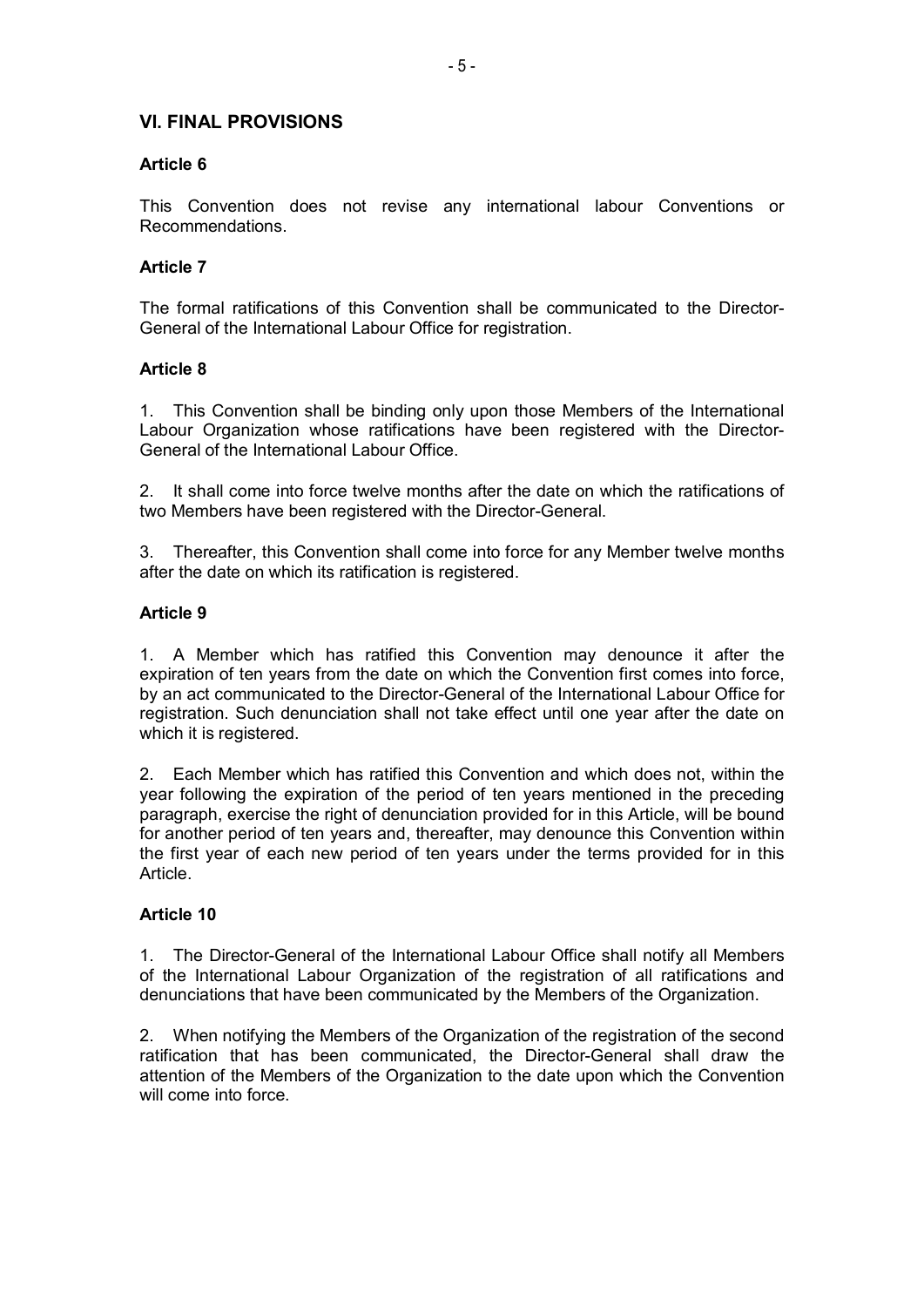## **Article 11**

The Director-General of the International Labour Office shall communicate to the Secretary-General of the United Nations for registration in accordance with Article 102 of the Charter of the United Nations full particulars of all ratifications and denunciations that have been registered.

# **Article 12**

At such times as it may consider necessary, the Governing Body of the International Labour Office shall present to the General Conference a report on the working of this Convention and shall examine the desirability of placing on the agenda of the Conference the question of its revision.

# **Article 13**

1. Should the Conference adopt a new Convention revising this Convention, then, unless the new Convention otherwise provides:

(a) the ratification by a Member of the new revising Convention shall ipso jure involve the immediate denunciation of this Convention, notwithstanding the provisions of Article 9 above, if and when the new revising Convention shall have come into force;

(b) as from the date when the new revising Convention comes into force, this Convention shall cease to be open to ratification by the Members.

2. This Convention shall in any case remain in force in its actual form and content for those Members which have ratified it but have not ratified the revising Convention.

## **Article 14**

The English and French versions of the text of this Convention are equally authoritative.

# **Конвенција 187**

## **Конвенција о промотивном оквиру безбедности и здравља на раду**

Генерална конференција међународне организације рада,

Будући да ју је Административни савет Међународне канцеларије рада сазвао у Женеви, и будући да се састала на својој деведесет и петој седници на дан 31. јуна 2006. године,

Препознавајујући да постоји огроман број професионалних повреда, болести и смртних случајева, као и потреба за наставком активности у циљу смањења овог броја, и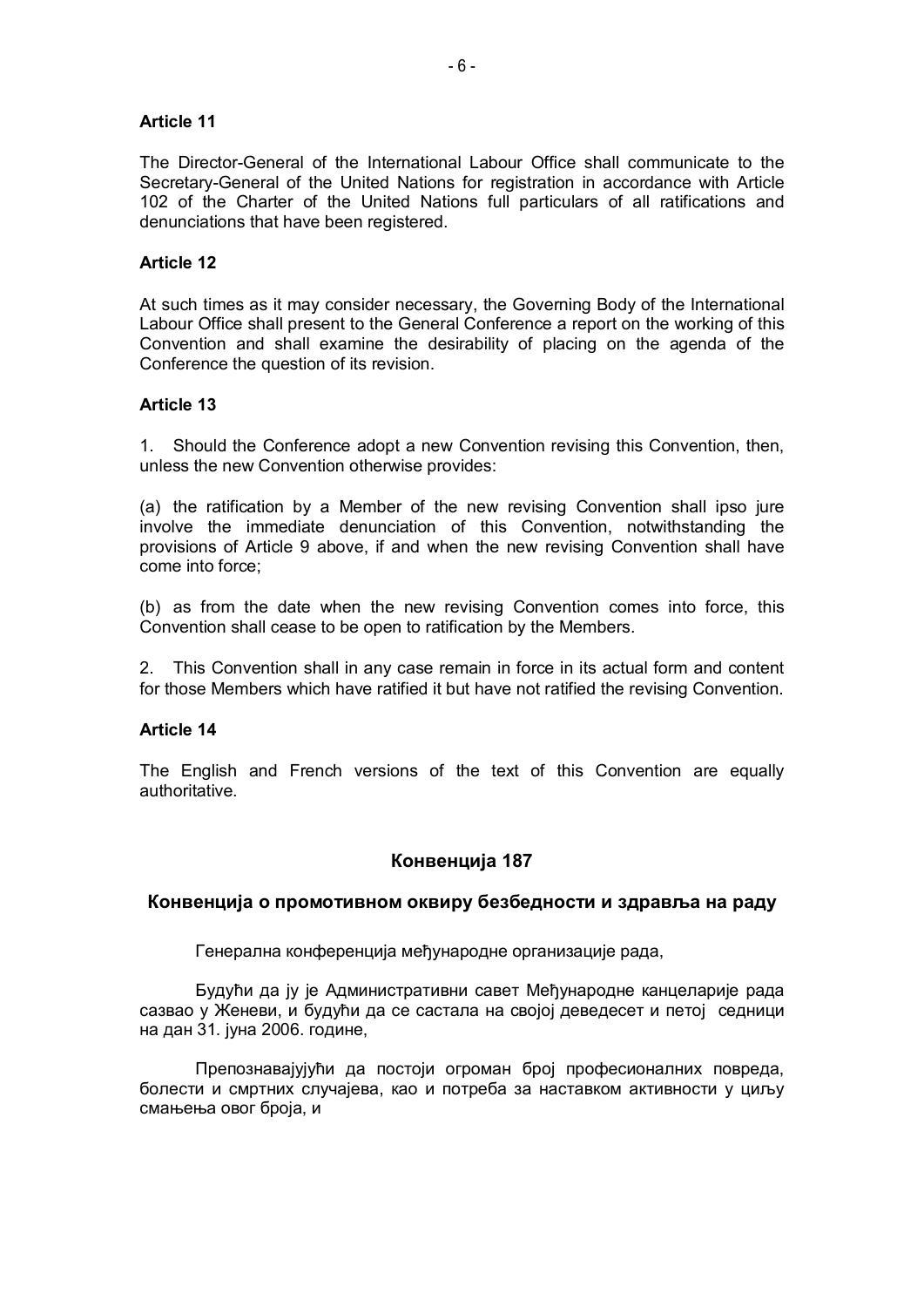Подсећајући да је заштита радника од болести, поремећаја здравља и повреда која проистиче из радног односа међу циљевима Међународне организације рада како је прецизирано у њеном Статуту, и

Препознавајући да професионалне повреде, болести и смртни случајеви имају негативне последице по продуктивност и по привредни и друштвени развој, и

Истичући став III (г) Филаделфијске декларације, којим се предвиђа да Међународна организација рада има свечану обавезу да међу земљама развија светске програме којима се остварује одговарајућа заштита живота и здравља радника у свим занимањима, и

Имајући на уму Декларацију МОР о основним принципима и правима на раду и њену примену и праћење из 1988, и

Истичући Конвенцију о безбедности и здрављу на раду, 1981, (Бр.155),

Препоруку о безбедности и здрављу на раду, 1981, (Бр. 164) и друге инструменте Међународне организације рада од значаја за промотивни оквир безбедности и здравља на раду, и

Подсећајући да је унапређење безбедности и здравља на раду део програма Међународне организације рада за остварење одговарајућег рада за све, и

Подсећајући на Закључке о МОРовим активностима у вези са стандардима у области безбедности и здравља на раду - глобалном стратегијом коју је усвојила Међународна конференција рада на својој 91. седници (2003.) посебно у погледу обавеза да се да приоритет безбедности и здрављу на раду у националним програмима рада, и

Наглашавајући значај непрекидног унапређивања националне превентивне културе безбедности и здравља на раду, и

Будући да је донела одлуку да се усвоје неки предлози у погледу безбедности и здравља на раду, као четвртој тачки дневног реда седнице, и

Будући да је одлучила да ови предлози добију вид међународне конвенције;

усваја на данашњи дан, 15. јуна 2006. године, следећу Конвенцију под називом Конвенција о промотивном оквиру безбедности и здравља на раду, 2006.

#### **I ДЕФИНИЦИЈЕ**

#### **Члан 1.**

За потребе ове Конвенције:

(a) израз ,,национална политика" означава националну политику безбедности и здравља на раду и радном окружењу израђеној у складу са принципима из члана 4. Конвенције о безбедности и здрављу на раду,1981 (Бр. 155);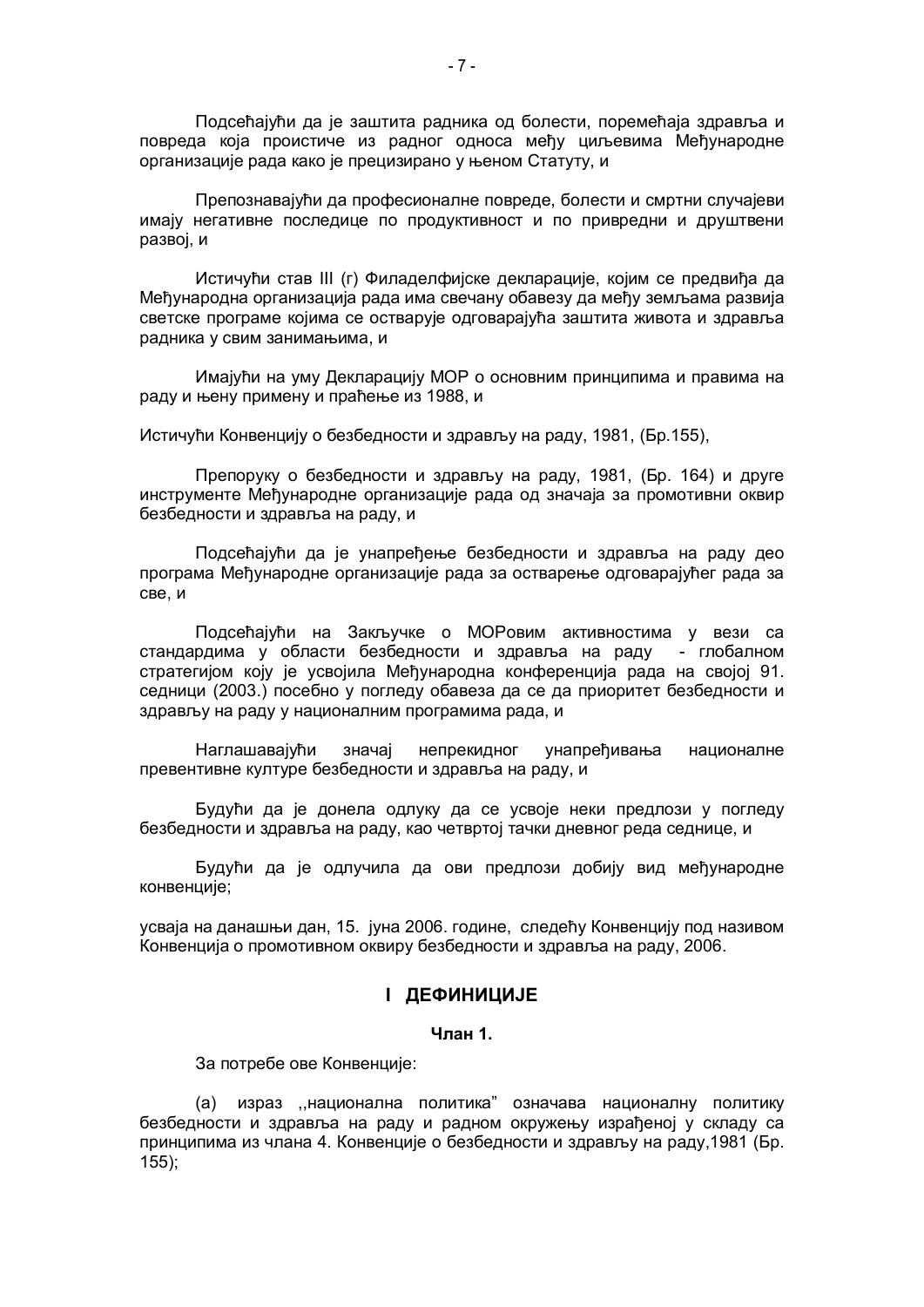(б) изрази ,,национални систем безбедности и здравља на раду", или ,,национални систем" означавају инфраструктуру која пружа основни оквир за спровођење националне политике и националних програма безбедности и здравља на раду;

(ц) изрази ,,национални програм безбедности и здравља на раду" или ,,национални програм" означавају сваки национални програм који садржи циљеве које треба остварити у унапред утврђеном року, приоритете и средства деловања формулисане са намером да се побољша безбедност и здравље на раду, као и средства којима ће се проценити остварени напредак;

(д) израз ,,национална превентивна култура безбедности и здравља на раду" означава културу у којој се на свим нивоима поштује право на безбедно и здраво радно окружење, где влада, послодавци и радници активно учествују у обезбеђивању безбедног и здравог радног окружења кроз систем дефинисаних права, обавеза и дужности и где се начелу превентивности даје највећи приоритет.

# **II ЦИЉ**

#### **Члан 2.**

1. Све чланице које ратификују ову конвенцију обавезују се на промоцију сталног побољшавања безбедности и здравља на раду у циљу превенције професионалних повреда, болести и смртних случајева, кроз развој, у договору са репрезентативним организацијама послодаваца и радника, националне политике, националног система и националног програма.

2. Све чланице обавезују се да активно предузимају кораке ка постизању прогресивно безбеднијег и здравог радног окружења кроз национални систем и националне програме безбедности и здравља на раду кроз вођење рачуна о принципима из инструмената Међународне организације рада (МОР) од значаја за промотивни оквир безбедности и здравља на раду.

3. Све чланице, у договору са репрезентативним организацијама послодаваца и радника, имају обавезу да периодично разматрају које би мере могле да се предузму да би се ратификовале одговарајуће конвенције МОР-а о безбедности и здрављу на раду.

## **III НАЦИОНАЛНА ПОЛИТИКА**

#### **Члан 3.**

1. Све чланице обавезују се да промовишу безбедност и здравље радног окружења кроз формулисање националне политике.

2. Све чланице обавезују се да промовишу и унапређују, на свим релевантним нивоима, право радника на безбедно и здраво радно окружење.

3. Приликом формулисања националне политике, све чланице, у складу са националним условима и праксом и у договору са репрезентативним организацијама послодаваца и радника, имају обавезу да промовишу основна начела као што су: процена професионалних ризика и опасности на раду; борба против професионалних ризика или опасности на извору; развој националне превентивне културе безбедности и здравља на раду, која укључује информисање, консултовање и обуку.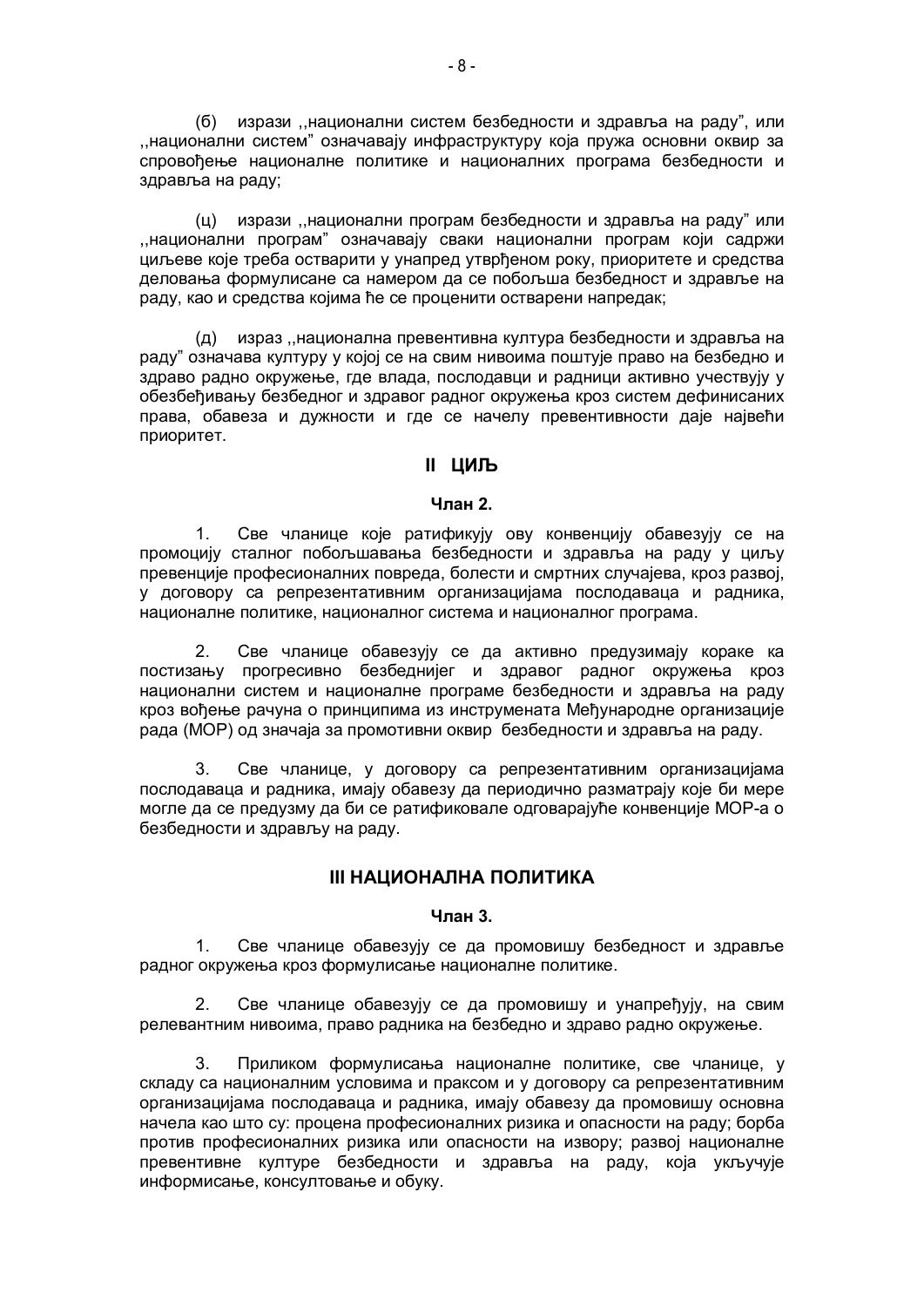#### **IV НАЦИОНАЛНИ СИСТЕМ**

#### **Члан 4.**

1. Све чланице обавезују се да успоставе, одржавају, прогресивно развијају и периодично преиспитују национални систем безбедности и здравља на раду, у договору са репрезентативним организацијама послодаваца и радника.

2. Национални систем безбедности и здравља на раду обухвата, између осталог:

(а) законе и прописе, колективне уговоре где је одговарајуће, и све друге релевантне инструменте о безбедности и здрављу на раду;

(б) орган или тело, или органе или тела, надлежне за безбедност и здравље на раду, именоване у складу са националним законом и праксом;

(ц) механизме за обезбеђење поштовања националних закона и прописа, укључујући и системе инспекције;

(д) аранжмане за унапређење (промоцију), на нивоу предузећа, сарадње између пословодства, радника и њихових представника као битног елемента превентивних мера у вези са радним местом.

3. Национални систем безбедности и здравља на раду састоји се, где је одговарајуће, из:

(а) националног саветодавног трипартитног, једног или више тела, која решавају питања безбедности и здравља на раду;

(б) информативне и саветодавне службе о безбедности и здрављу на раду;

(ц) предвиђене обуке о безбедности и здрављу на раду;

(д) службе безбедности и здравља на раду, у складу са националним законом и праксом;

(е) истраживања безбедности и здравља на раду;

(ф) механизма за прикупљање и анализу података о професионалним повредама и болестима, уз узимање у обзир релевантних инструмената МОР-а.

(г) предвиђене сарадње са релевантним системима осигурања и социјалне сигурности од професионалних повреда и болести;

(х) механизама подршке за прогресивно унапређивање услова безбедности и здравља на раду у микро-предузећима, у малим и средњим предузећима и неформалној економији.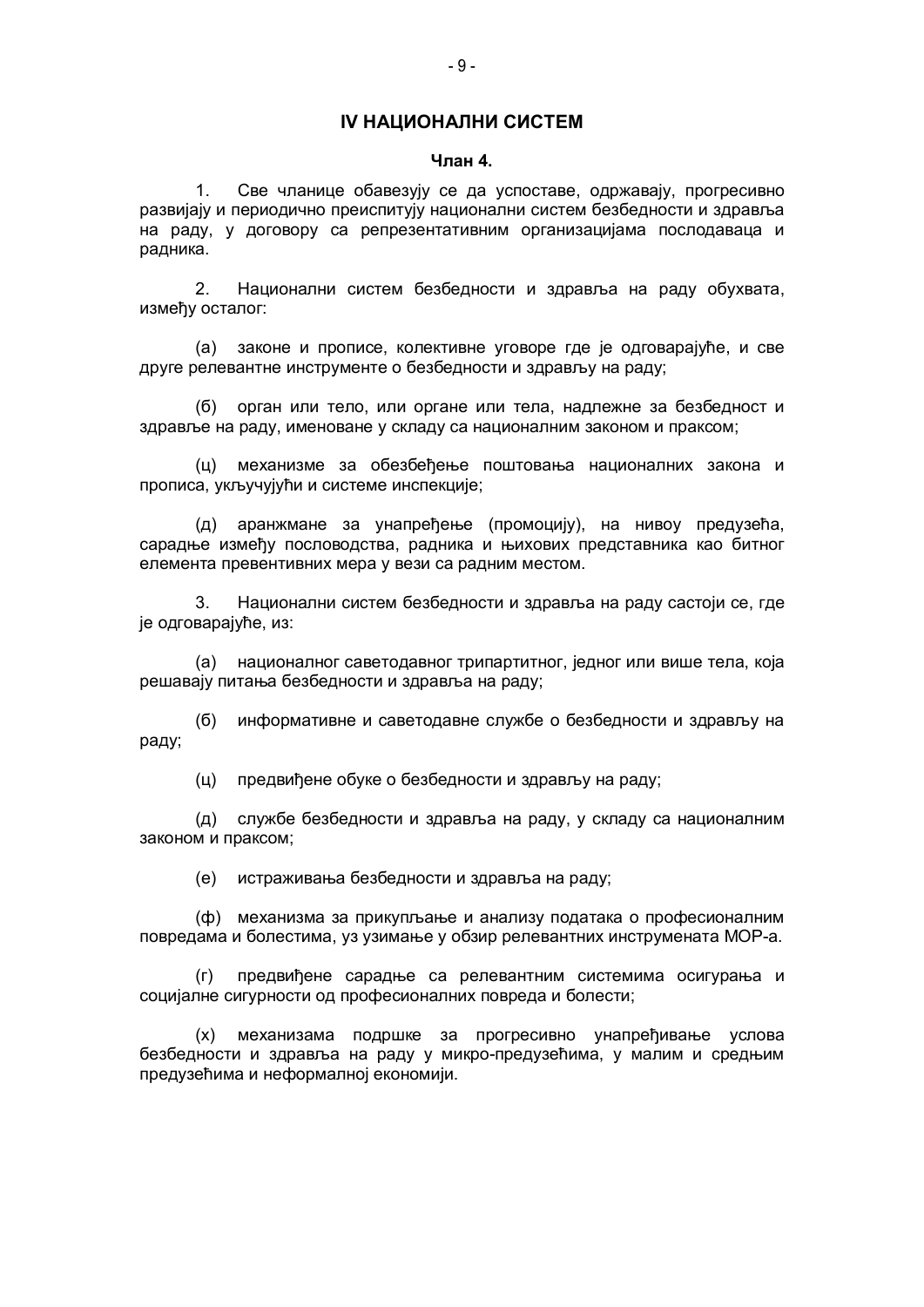## **V НАЦИОНАЛНИ ПРОГРАМ**

#### **Члан 5.**

1. Све чланице обавезују се на спровођење, праћење, евалуирање и периодично преиспитивање националног програма безбедности и здравља на раду у договору са репрезентативним организацијама послодаваца и радника.

2. Националним програмом мора се:

(а) Промовисати развој националне превентивне културе безбедности и здравља;

(б) доприносити заштити радника кроз елиминацију и свођење на најмању меру, до мере до које је практично изводиво, опасности и ризика у вези са радним местом, у складу са националним законом и праксом, у циљу спречавања професионалних повреда, болести и смртних случајева и промоције безбедности и здравља на радном месту.

(ц) формулисати и преиспитивати на основу анализе националне ситуације у погледу безбедности и здравља на раду, укључујући анализу националног система безбедности и здравља на раду;

(д) унети шири и ужи циљеви и индикатори напретка;

(е) пружити подршка, где је могуће, кроз друге допунске (комплементарне) националне програме и планове којима ће се помоћи прогресивно остваривање безбедног и здравог радног окружења.

3. Највиши национални органи имају обавезу да широко публикују, и , до мере до које је могуће, званично одобравају и операционализују национални програм.

# **VI ЗАВРШНЕ ОДРЕДБЕ**

#### **Члан 6.**

Овом конвенцијом не ревидира се нити једна међународна конвенција или препорука рада.

#### **Члан 7.**

Званичне ратификације ове конвенције морају се саопштити генералном директору Међународне канцеларије рада због регистрације.

#### **Члан 8.**

1. Ова конвенција обавезујућа је за оне чланице Међународне организације рада чије су ратификације регистроване код генералног директора Међународне канцеларије рада.

2. Она ступа на снагу дванаест месеци од датума када је ратификација две чланице регистрована код генералног директора.

3. Значи да ова конвенција ступа на снагу за сваку чланицу дванаест месеци од датума када је њена ратификација регистрована.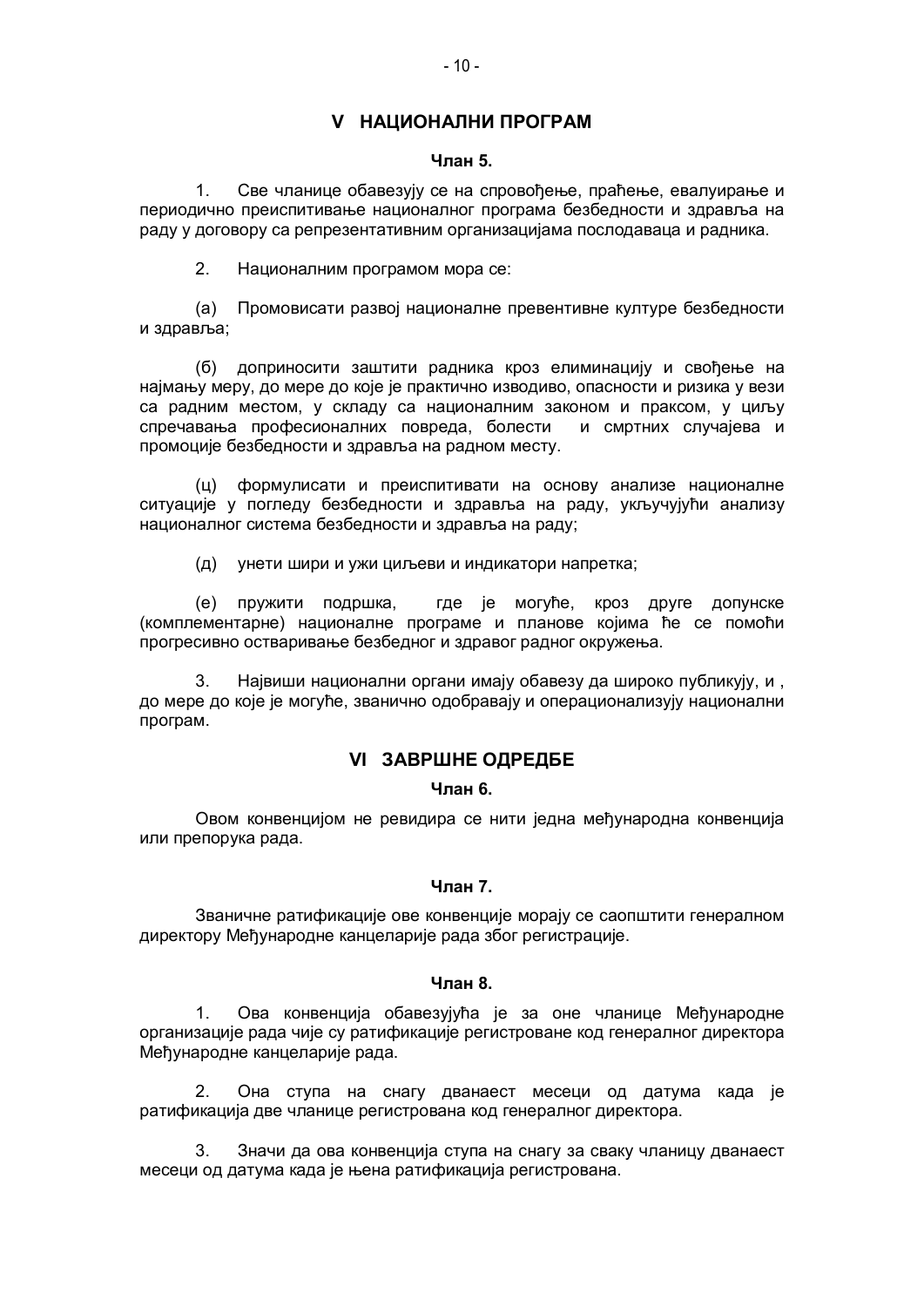#### **Члан 9.**

1. Чланица која је ратификовала ову конвенцију може да је се одрекне након истека периода од десет година од датума њеног првог ступања на снагу, актом прослеђеним генералном директору Међународне канцеларије рада на регистрацију. Ово одрицање не сме ступити на снагу пре истека једне године од датума његовог регистровања.

2. Свака чланица која је ратификовала ову конвенцију, а која није у периоду од годину дана након истека периода од десет година поменутог у претходном ставу, остварила право на одрицање предвиђено овим чланом, биће обавезана за наредни период од десет година, и након тога, може да се одрекне ове Конвенције у првој години сваког новог периода од десет година, у складу са условима предвиђеним овим чланом.

#### **Члан 10.**

1. Генерални директор Међународне канцеларије рада обавезан је да обавести све чланице Међународне канцеларије рада о регистрацији свих ратификација и одрицања које су доставиле чланице Организације.

2. Када је обавештење чланице Организације о регистрацији друге ратификације саопштено, генерални директор има обавезу да скрене пажњу чланицама Организације на датум када ће Конвенција ступити на снагу.

#### **Члан 11.**

Генерални директор Међународне канцеларије рада дужан је да саопшти генералном секретару Уједињених нација на регистровање у складу са чланом 102. Повеље Уједињених нација о свим појединостима свих ратификација и одрицања које су регистроване.

#### **Члан 12.**

Онда када сматра да је неопходно, Административни савет Међународне канцеларије рада има обавезу да представи Генералној конференцији извештај о деловању ове конвенције и да испита колико је пожељно да се питање њеног преиспитивања стави на дневни ред.

#### **Члан 13.**

1. У случају да се на Конференцији усвоји нова конвенција којом се преиспитује (тј. ревидира) ова конвенција, тада, сем ако новом конвенцијом није другачије предвиђено:

(а) ратификација од стране неке чланице нове ревидирајуће конвенције *ипсо јуре* значи и непосредно одрицање од ове конвенције, без обзира на одредбе горе поменутог члана 9, ако и када нова ревидирајућа конвенција ступи на снагу;

(б) од датума када нова ревидирајућа конвенција ступи на снагу, ова конвенција престаје да буде расположива за ратификацију од стране чланица.